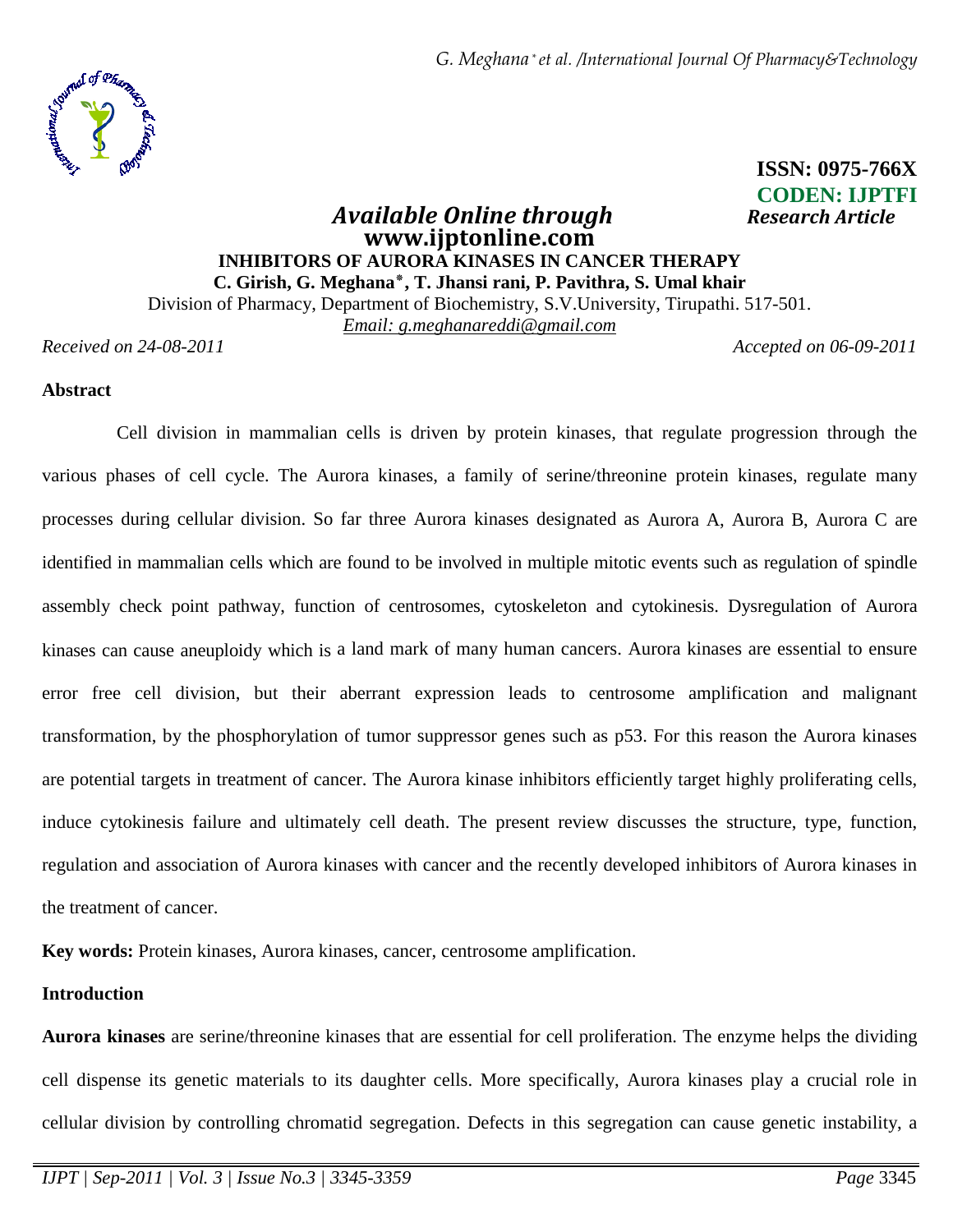*G. Meghana \* et al. /International Journal Of Pharmacy&Technology* condition which is highly associated with tumorogenesis (Bolanos-Garcia, 2005). Three Aurora kinases have been identified in mammalian cells to date:

**Aurora A** (aka Aurora 2) functions during prophase of mitosis and is required for correct function of the centrosomes.

**Aurora B** (aka Aurora 1) functions in the attachment of the mitotic spindle to the centromere. **Aurora C** (*AURKC*) works in germ-line cells and little is known about its function. Besides being implicated as mitotic regulators, these kinases have generated significant interest in the cancer research field due to their elevated expression profiles in many human cancers (Giet & Prigent, 1999).

# **Structure of Aurora kinases**

Domain organisation of Aurora kinases A–C is shown in figure 1.

# **Figure 1: Domain organisation of Aurora kinases A–C.**



As shown in the figure 1, Aurora kinases present three domains: N-terminal domain of 39 to 129 residues in length, a protein kinase domain and a short C-terminal domain containing 15 to 20 residues. The N-terminal domain of three proteins share low sequence conservation, which determines selectivity during protein-protein interactions (Bolanos-Garcia, 2005).

# **Localization of Aurora kinases**

The level of both kinases is substantially reduced in G1 cells.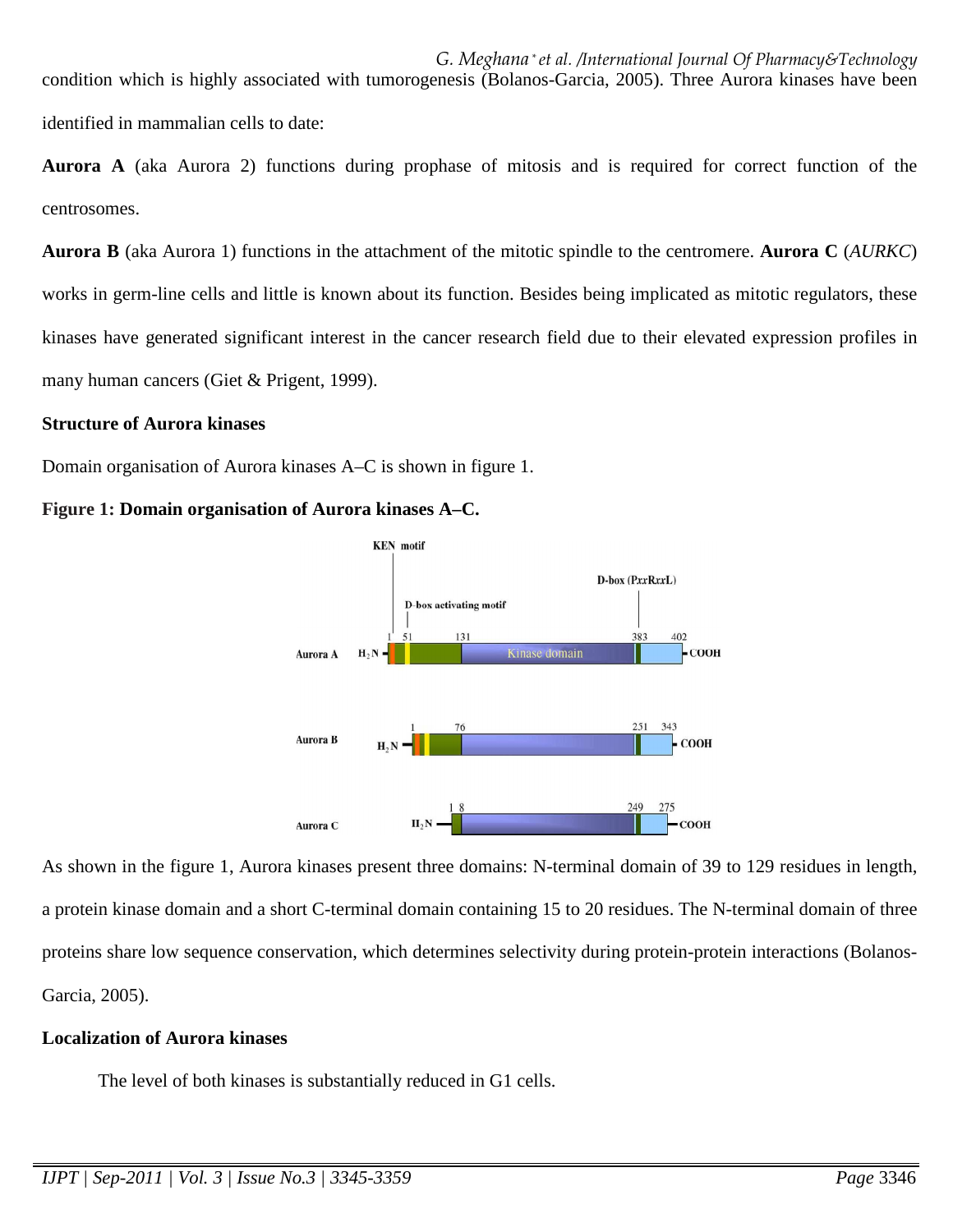#### **Aurora A**

In prophase Aurora A is concentrated around the centrosomes, in metaphase on the microtubules near the spindle poles, in anaphase on the polar microtubules, but some might also be located in the spindle midzone.

# **Aurora B**

Aurora B is nuclear, in prophase and metaphase Aurora B is localised to inner centromere. In anaphase they are concentrated in the spindle midzone microtubules and at the cell cortex at the site of cleavage-furrow ingression. In cytokinesis both kinases are concentrated in the midbody.

The relative localization of Aurora A and Aurora B in mitotic cells is shown in figure 2.

**Figure 2: The relative localization of Aurora A and Aurora B in mitotic cells:**



Aurora A (green boxes) Aurora B (red circles). The inset boxes show the results of fluorescence recovery after photobleaching (FRAP) studies, and indicate that Aurora A and B are dynamic at centrosomes and centromeres, respectively, but that Aurora B becomes immobile when targeted to the spindle midzone. Restoration microscopy of Aurora B (red staining), inner centromere protein (INCENP; green staining), and DNA (blue staining) in mitotic HeLa cells in (b) metaphase, (c) anaphase and (d) cytokinesis.

**Figure 3: The role of Aurora B in chromosome biorientation.** 



*IJPT | Sep-2011 | Vol. 3 | Issue No.3 | 3345-3359 Page* 3347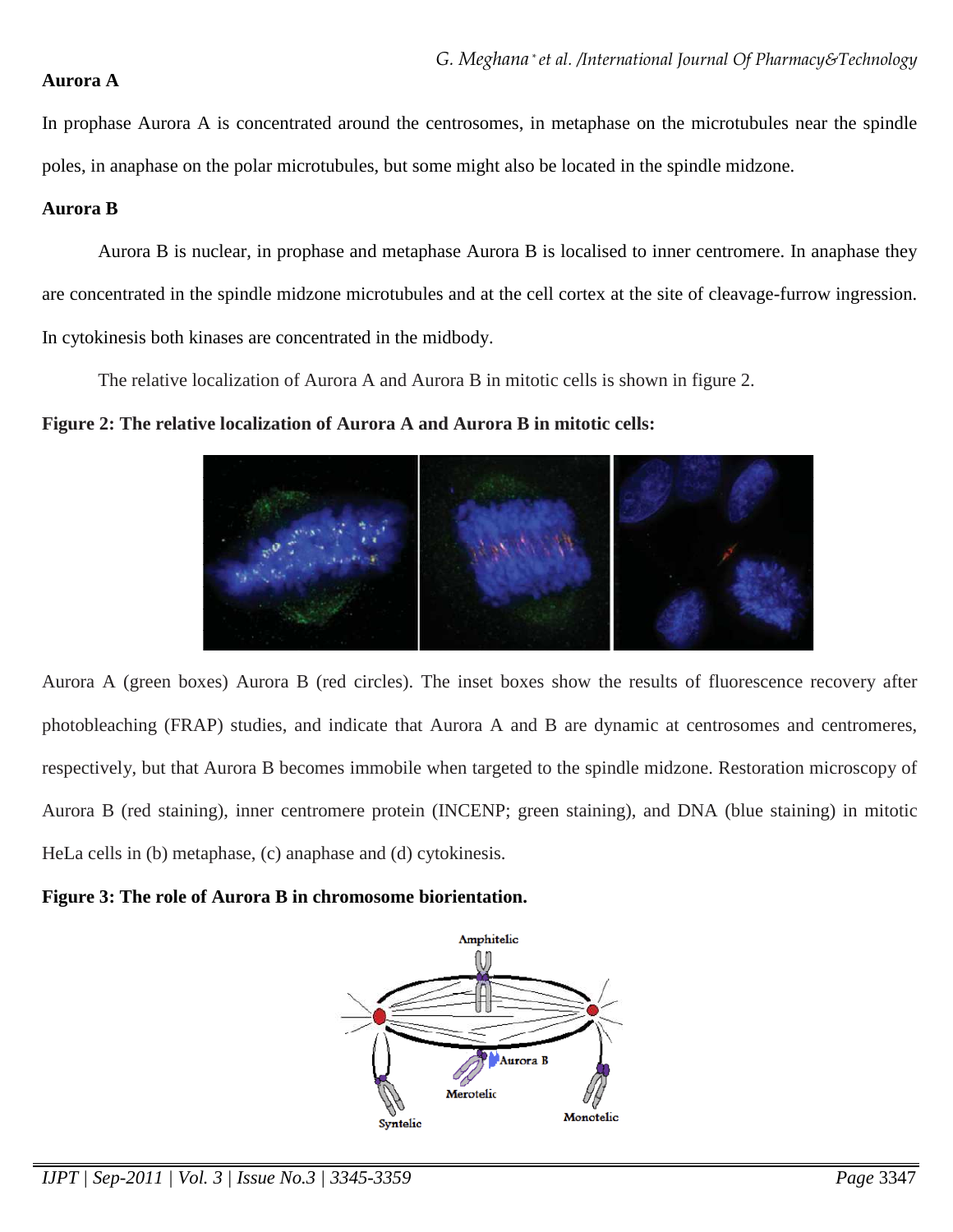*G. Meghana \* et al. /International Journal Of Pharmacy&Technology* Schematic diagram of centrosomes (red), spindle (microtubule-black lines), various chromosome orientations (gray) or attachments to spindle microtubules, and Aurora B (blue).

## **Aurora A kinase**

**Aurora A kinase** also known as **serine/threonine-protein kinase 6** is an enzyme that in humans is encoded by the *AURKA* gene (Sen S *et al*., 1997). Aurora A is a member of a family of mitotic serine/threonine kinases (Zhou H *et al*., 1998). It is implicated with important processes during mitosis and meiosis whose proper function is integral for healthy cell proliferation. Aurora A is activated by one or more phosphorylations and its activity peaks during the G2 phase to M phase transition in the cell cycle (Hannak E *et al*., 2001).

#### **Functions of Aurora A kinases:**

Aurora A is involved in mitotic entry, separation of centriole pairs, accurate bipolar spindle assembly and alignment of metaphase chromosomes and completion of cytokinesis (Marumoto T *et al*., 2003). The activity of Aurora A is closely related to centrosomes. Maturation of duplicated centrosomes by recruiting proteins including D-Tacc24, γ- tubulin25, SPD-2 (Kemp CA *et al*., 2004) , and centromeric ChToh27 (Conte N *et al*., 2003). Recently role of Aurora A in the promotion of nuclear envelop breakdown has been described. Aurora A orchestrates the formation of the mitotic spindle apparatus and helps to organize the motor proteins that 'pull the strings' during actual chromosome separation. Its activity therefore is essential for cell proliferation, which is a principal reason why the inhibition of Aurora kinases has become such an attractive strategy for developing the next generation of targeted cancer therapeutics.

# **Aurora B kinase**

**Aurora B kinase** is a protein that functions in the attachment of the mitotic spindle to the centromere. **Aurora-B** kinases are chromosomal passenger proteins that are essential for a number of processes during mitosis. Aurora-B expression and activity in proliferating tissues are cell-cycle regulated, expression peaks at the G2–M transition, and kinase activity is maximal during mitosis (Bischoff *et al*., 1998).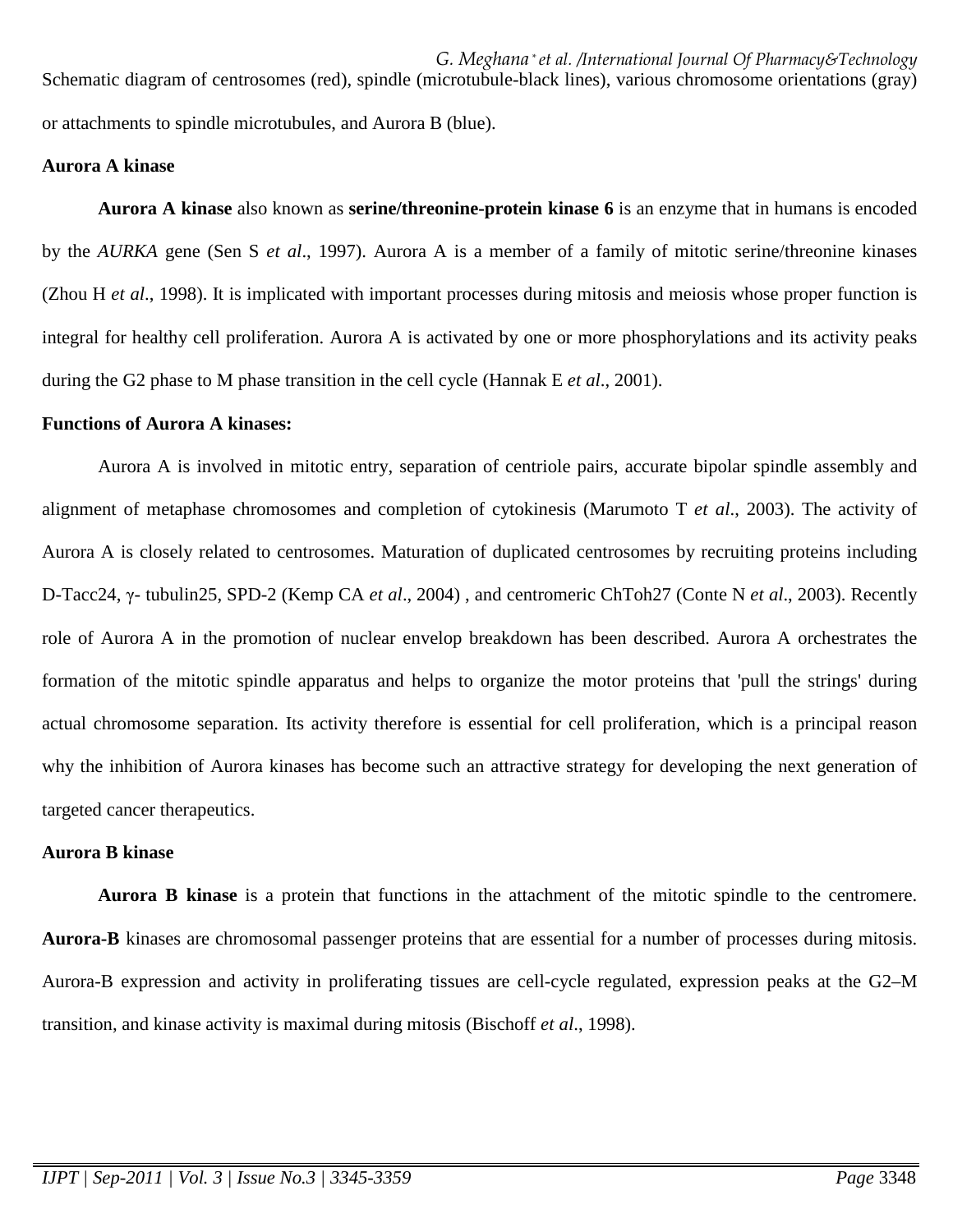### **Functions of Aurora B kinases:**

Aurora B kinases are essential for chromosome condensation, kinetochore function, cytokinesis and the proper function of the spindle-assembly checkpoint when spindle tension is perturbed. Their regulation involves association with the chromosomal passenger proteins INCENP and survivin, which are important both for targeting and activation of the kinase. Amphitelic attachment of sister chromatid kinetochores, where both the kinetochores are attached to opposite poles is the correct attachment (biorientation). Defects in chromosome biorientation leads to monotelic (one kinetochore attached to spindle pole), merotelic (one kinetochore attached to both spindle poles), and Syntelic attachments (both kinetochores attached to same spindle pole). Aurora B is involved in correcting merotelic and syntelic attachments. Aberrant expression of Aurora B compromises chromosomal biorientation (amphitelic) leading to genetic instability (aneuploidy)

Cell cycle execution points and targets of aurora A and B kinases are shown in figure 4.



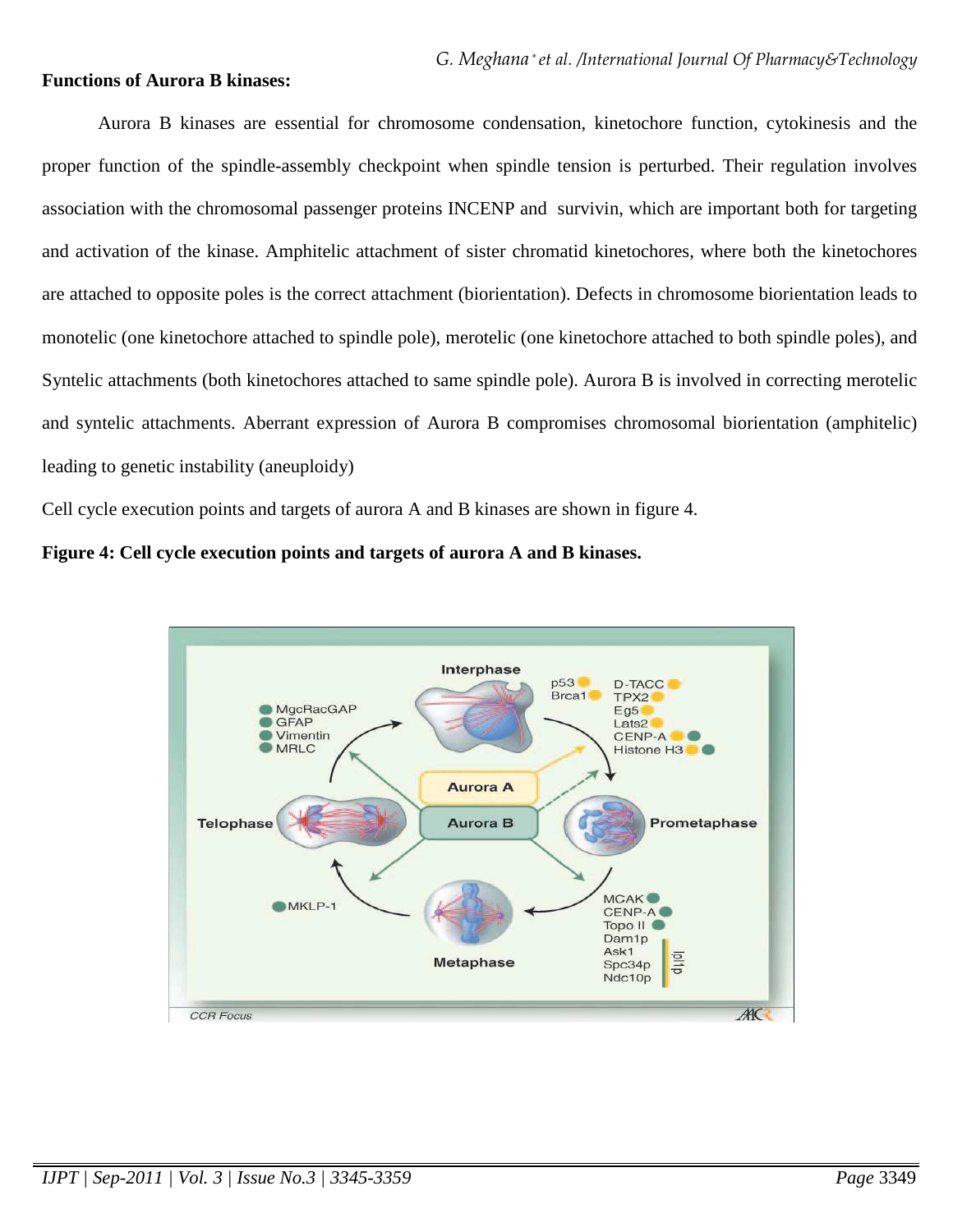*G. Meghana \* et al. /International Journal Of Pharmacy&Technology* Substrates phosphorylated in each phase of the cell cycle by each kinase are detailed, with orange circles denoting targets of aurora A and green circles denoting targets of aurora B. Orange/green line, known substrates of the single yeast aurora kinase IpI1p. Adapted with permission from Macmillan Publishers Ltd: (Andrews PD., 2005).

# **Aurora C kinase:**

**Aurora C** is a much less extensively studied member of the Aurora kinase family. Aurora C is localized to Chr19q13 and was first isolated from a testis cDNA library (M. Bernard *et al*., 1998). Aurora C is specifically expressed in testis, as measured by northern blot analysis, and is believed to play an important role in spermatogenesis (C.J. Tang *et al*., 2006). Recent studies found that Aurora C is also a chromosomal passenger protein and binds to INCENP, for which it has lower affinity than Aurora B. In addition, forced expression of Aurora C rescued an Aurora-B-silenced phenotype of HeLa cells *in vitro*, suggesting that Aurora C might be able to compensate for lost Aurora B function (K. Sasai *et al*., 2004).

#### **Regulation of Aurora Kinases**

Phosphorylation, dephosphorylation are the two predominant mechanisms regulating Aurora A activity most of which have been deduced from invertebrates. Generally, phosphorylation of Aurora kinase stimulates kinase activity. Three phosphorylation sites Ser-53, Thr-295, and Ser-349 were identified. Mutations in Thr-295 and Ser-349 reduced or abolished the activity of Aurora A (Littlepage LE *et al*., 2002). To date the best known regulators of Aurora B include Survivin and INCENP. Survivin binds to the catalytic domain of Aurora B and enhances the kinase activity and targeting to its substrates. Lower levels of phosphorylated Histone H3 correlates with the absence of Survivin, confirming that Aurora B activity is enhanced by survivin (Chen J *et al*., 2003). Survivin is also involved in the localization of Aurora B to different locations during mitotsis. Levels of Aurora C peak in the later stages of mitosis after Aurora B. Aurora C is regulated by INCENP like Aurora B, through the C-terminal region. Aurora C may rescue the genetic stability of the cells complementing Aurora B functions in its absence (Sasai K *et al*., 2004). However regulation of Aurora C is not completely known and further work is needed. Aurora C is predicted to turn over by APC-ubiquitin-proteasome pathway through the recognition of D-box.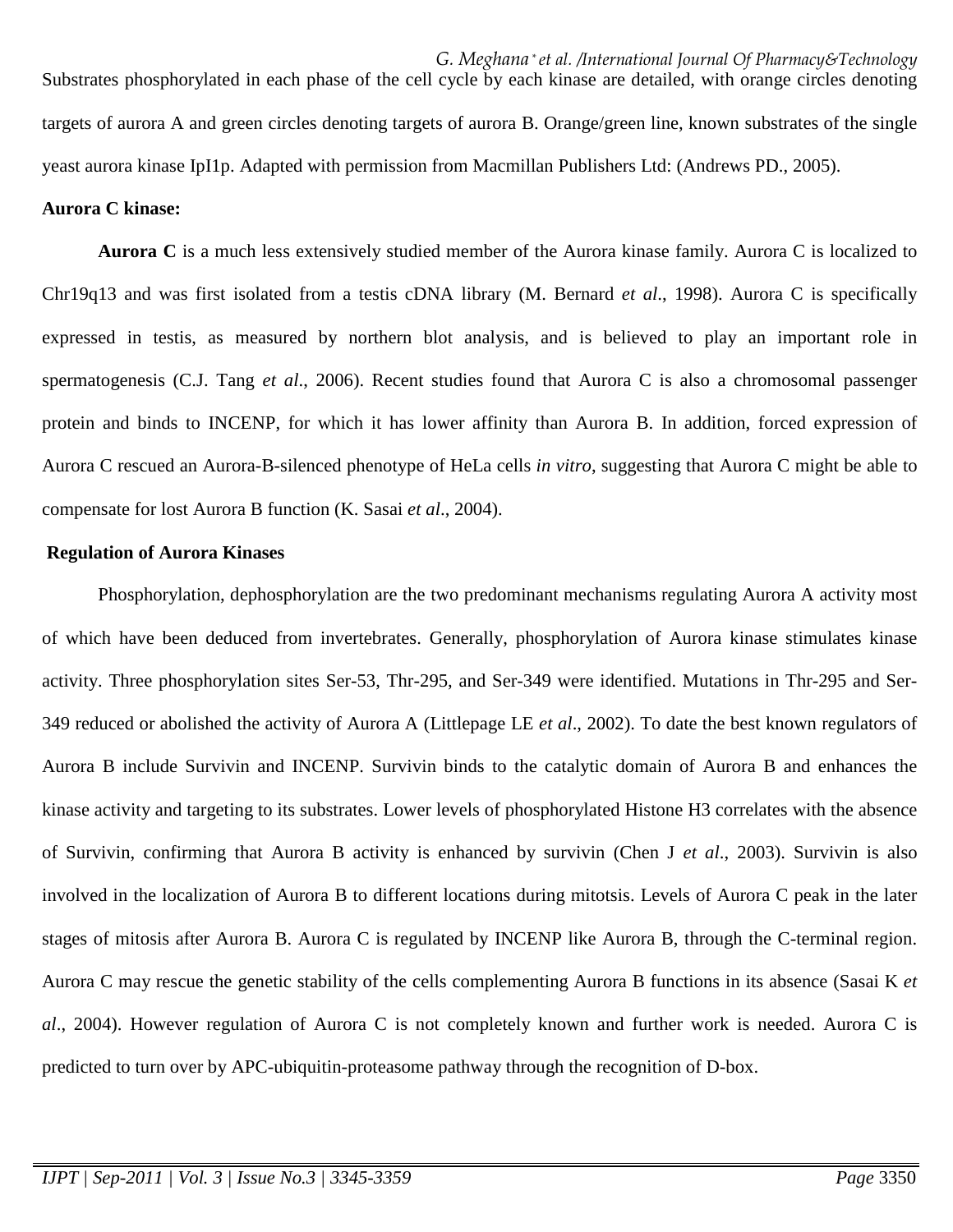#### **Aurora Kinases in Cancer**

Deregulation in Aurora kinases has been linked to tumorigenesis. Out of the three family members, AURKA is consistently associated with cancers. AURKB has also recently been reported to contribute to tumorigenesis, but the role of AURKC is not yet properly associated.

#### **AURKA's Role in tumor development**

Interestingly, Aurora A interacts with and inactivates the tumor suppressor p53; Aurora A phosphorylates p53 on Ser315, facilitating MDM-2-mediated degradation of p53 in cancer cell lines (Y. Miyoshi *et al*., 2001). Aurora A phosphorylates p53 on Ser215 and abrogates its DNA-binding ability, resulting in inhibited transcriptional activity (Q. Liu et al., 2004). Aurora A also interacts with the breast cancer susceptibility gene BRCA1. Aurora A colocalizes with BRCA 1 in centrosomes and phophorylates BRCA 1 on Ser308, leading to impairment of its function as a G2/M checkpoint keeper (M. Ouchi *et al*., 2004). Thus, it may also be involved in the carcinogenesis of breast cancer. Overexpression of Aurora A causes resistance to Taxol-mediated apoptosis in cancer cells. Taxol, a tubulin depolymerizing agent, activates the spindle checkpoint in HeLa cells, but this is overridden by Aurora A, resulting in escape from apoptosis (S. Anand *et al*., 2003).

#### **AURKB's Role in tumor development**

Aurora B. The contribution of Aurora B to carcinogenesis has been less studied than that of Aurora A. Aurora B is located on chromosome 17p13.1, a region not typically amplified in human malignancies; however, overexpression of Aurora kinase B has been shown in a variety of human cancers, including glioblastoma multiforme (W.F. Zeng *et al*., 2007), malignant mesothelioma (F. Lopez-Rios *et al*., 2006), and hematological malignancies (T. Ikezoe *et al*., 2007). High levels of Aurora B are associated with adverse clinical outcomes in patients with endometrial carcinoma (M. Kurai *et al*., 2005). Forced expression of Aurora B in Chinese hamster embryo cells7 resulted in chromosome instability and increased tumor invasiveness in association with constitutive expression of phosphorylated (p)-histone H3 on Ser10 (T. Ota *et al*., 2002), suggesting that Aurora B can act as an oncogene.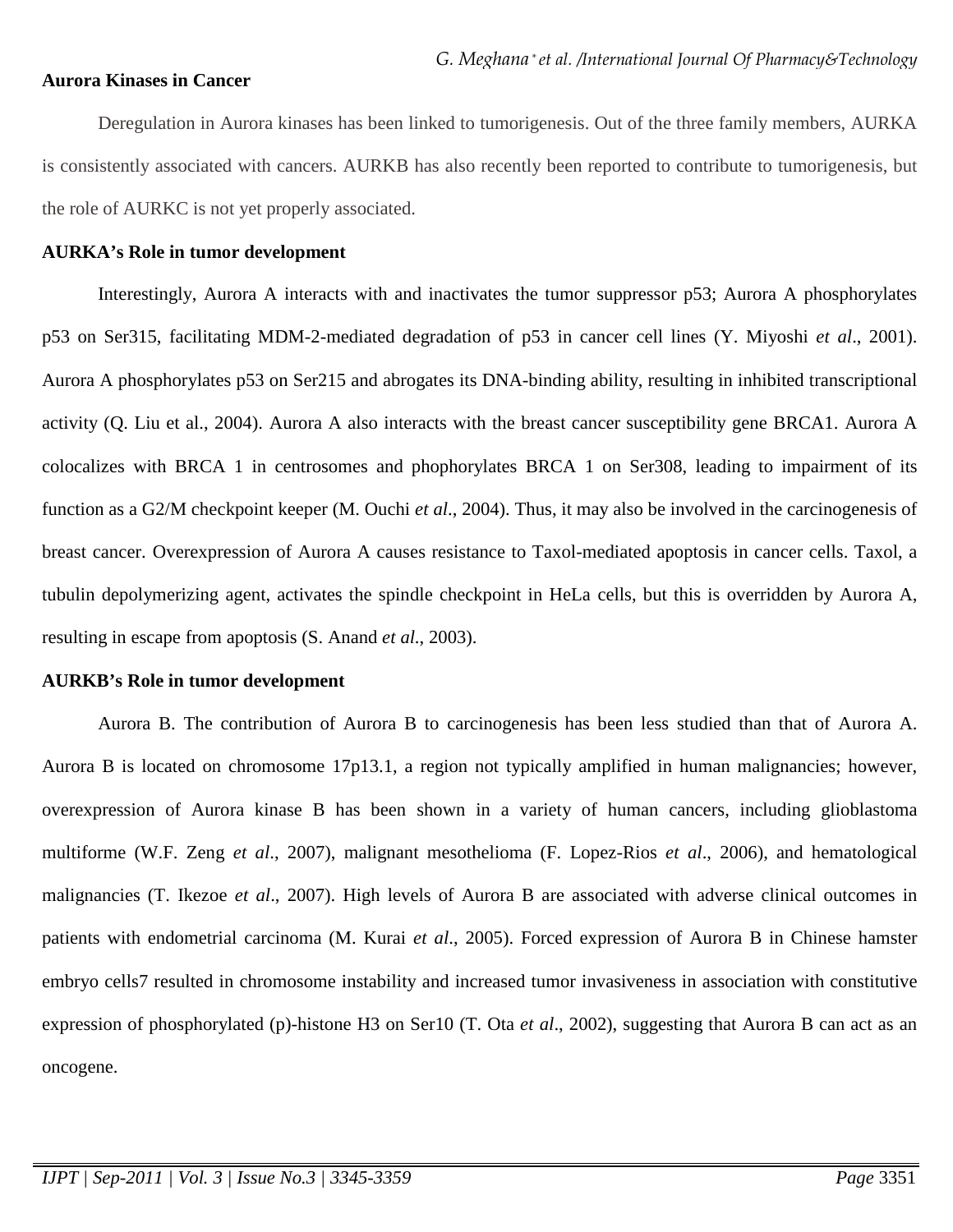## **AURKC's R ole in tumor development**

The involvement of Aurora C in carcinogenesis has been the least explored of all the Aurora kinase family. The few available studies found that Aurora C was overexpressed in colorectal, breast, and prostate cancers. The level of expression of Aurora C correlated with the degree of dysplastic change in colorectal cancer cells. Forced expression of Aurora C in HeLA cells produced polyploidy, which was augmented by inactivation of p53 (S. Dutertre *et al*., 2005). These observations suggest that Aurora C might be a promising molecular target for cancer treatment.

# **Inhibitors of Aurora kinases:**

Evidence linking Aurora kinases to malignancies has raised the possibility of targeting these kinases for cancer therapy. A number of small-molecule inhibitors with activity against Aurora A and/or B have been developed. The first generation of this class of compound included Hesperadin, ZM447439, and MK0457 (formally VX-680). The next generation of Aurora kinase inhibitor has been developed and includes AZD1152, MLN8054, PHA-739358. Some of these agents are undergoing evaluation in clinical trials.

Aurora kinase inhibitors are listed in Table 1.

| Inhibitor      | <b>AURKA</b> |   | <b>AURKB</b> inhibition <b>AURKC</b> inhibition <b>Manufacturer</b> |                      | Clinical status |
|----------------|--------------|---|---------------------------------------------------------------------|----------------------|-----------------|
|                | inhibition   |   |                                                                     |                      |                 |
| AZD1152        |              |   |                                                                     | Astra Zeneca         | Phase I         |
| <b>VX-680</b>  |              |   | $^{+}$                                                              | Vertex/Merck         | Discontinued    |
| <b>MLN8054</b> | $^{+}$       | 4 |                                                                     | Millennium           | Discontinued    |
| <b>MLN8237</b> | $^{+}$       | 4 |                                                                     | Millennium           | Phase II        |
| PHA-680632     | $\pm$        |   |                                                                     | Nerviano             | Preclinical     |
| PHA-739358     |              |   | ┯                                                                   | Nerviano             | Phase II        |
| Hesperidin     |              |   |                                                                     | Boehringer-Ingelheim | Preclinical     |

**Table 1: Aurora kinase inhibitors in clinical trials.**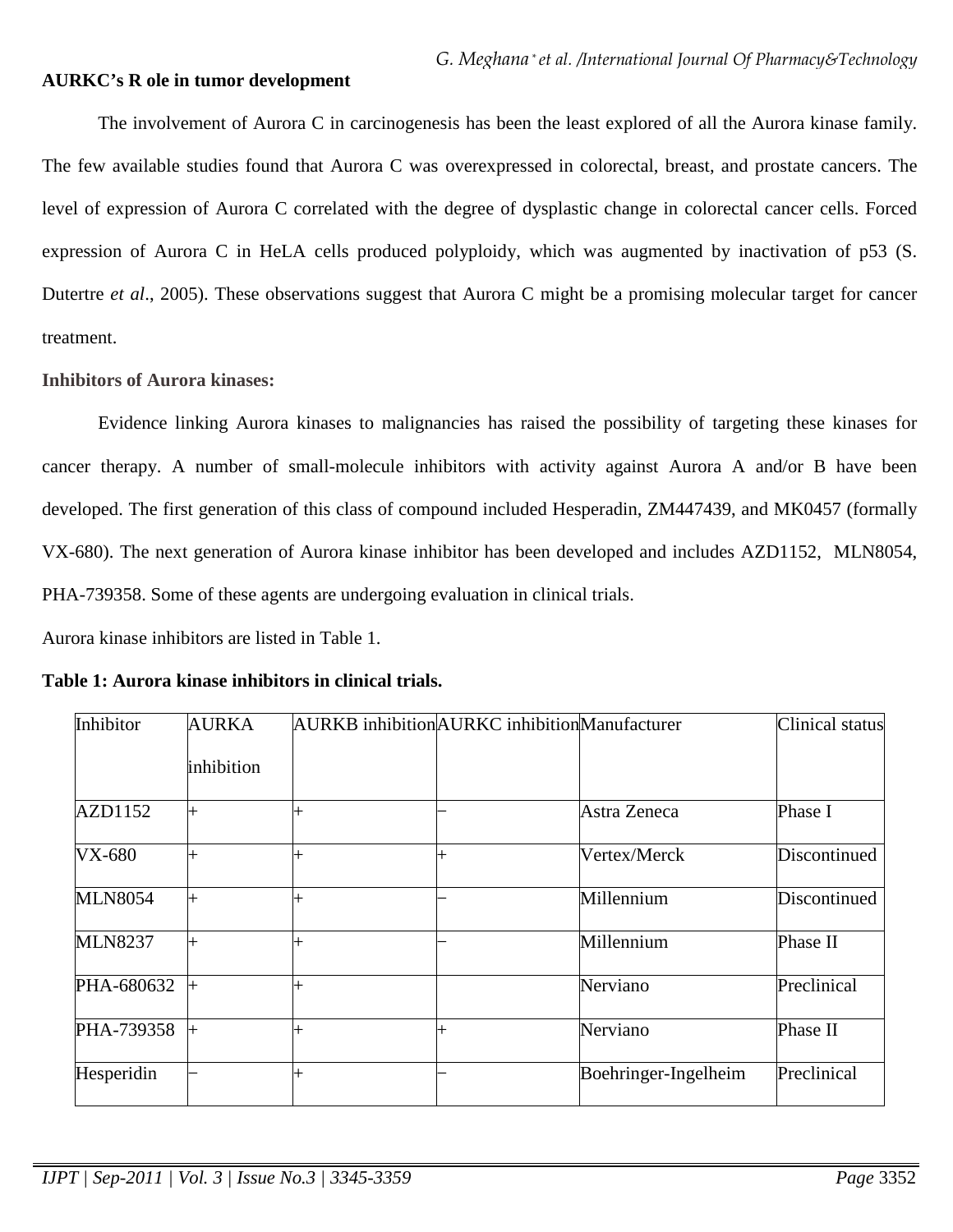| Inhibitor       | <b>AURKA</b>   | AURKB inhibition AURKC inhibition Manufacturer |                |                                      | Clinical status      |
|-----------------|----------------|------------------------------------------------|----------------|--------------------------------------|----------------------|
|                 | inhibition     |                                                |                |                                      |                      |
| ZM447439        | $\ddot{}$      | $^{+}$                                         |                | Astra Zeneca                         | Phase I              |
| JNJ-770621      | $\ddot{}$      | $^{+}$                                         |                | Johnson & Johnson                    | Preclinical          |
| SU6668          | $\ddag$        | $+$                                            |                | Pfizer                               | Discontinued         |
| CCT129202       | $\ddot{}$      | $+$                                            | $\overline{+}$ | Chroma Therapeutics Ltd. Preclinical |                      |
| AT9283          | $\ddot{}$      | $\pm$                                          |                | <b>Astrex Therapeutics</b>           | Phase I              |
| MP529           | $\ddag$        | $^{+}$                                         |                | <b>SuperGen</b>                      | Preclinical          |
| <b>SNS314</b>   | $\overline{+}$ | $^{+}$                                         | $\vdash$       | <b>Sunesis Pharmaceuticals</b>       | Phase I              |
| R763            |                |                                                |                | <b>Rigel Pharmaceuticals</b>         | Phase I              |
| <b>ENMD2076</b> | $\ddot{}$      | $^{+}$                                         |                | EntreMed                             | Phase I              |
| <b>XL228</b>    | $\ddot{}$      | $\pm$                                          | $\ddot{}$      | Exelixis                             | Phase I              |
| <b>TTP607</b>   | $\ddag$        | $\pm$                                          | $^{+}$         | TransTech Pharma                     | Phase $\overline{I}$ |
| PF-03814735     | $\vdash$       | $^{+}$                                         |                | Pfizer                               | Phase I              |
| <b>CYC116</b>   | $\ddag$        |                                                | $\overline{+}$ | Cyclacel                             | Phase I              |

# **Hesperidin**

Hesperidin (Boehringer-Ingelheim) is specific for AURKB as indicated by the reduction of histone H3 phosphorylation and exhibiting the similar phenotype to AURKB knockdown. It has cross reactivity for six other kinases (AMPK, LCK, MKK1, MAPKAP-K1, CHK1, and PHK (Haufs *et al*., 2003) and proved useful to understand the biology of AURKB function. Hesperidin impairs the localization of checkpoint proteins such as BUB1 and BUBR1 to kinetochore, and induces cytokinesis and polyploidy. Hesperidin was instrumental in understanding the role of AURKB in syntelic orientation of chromosomes and spindle assemble checkpoint.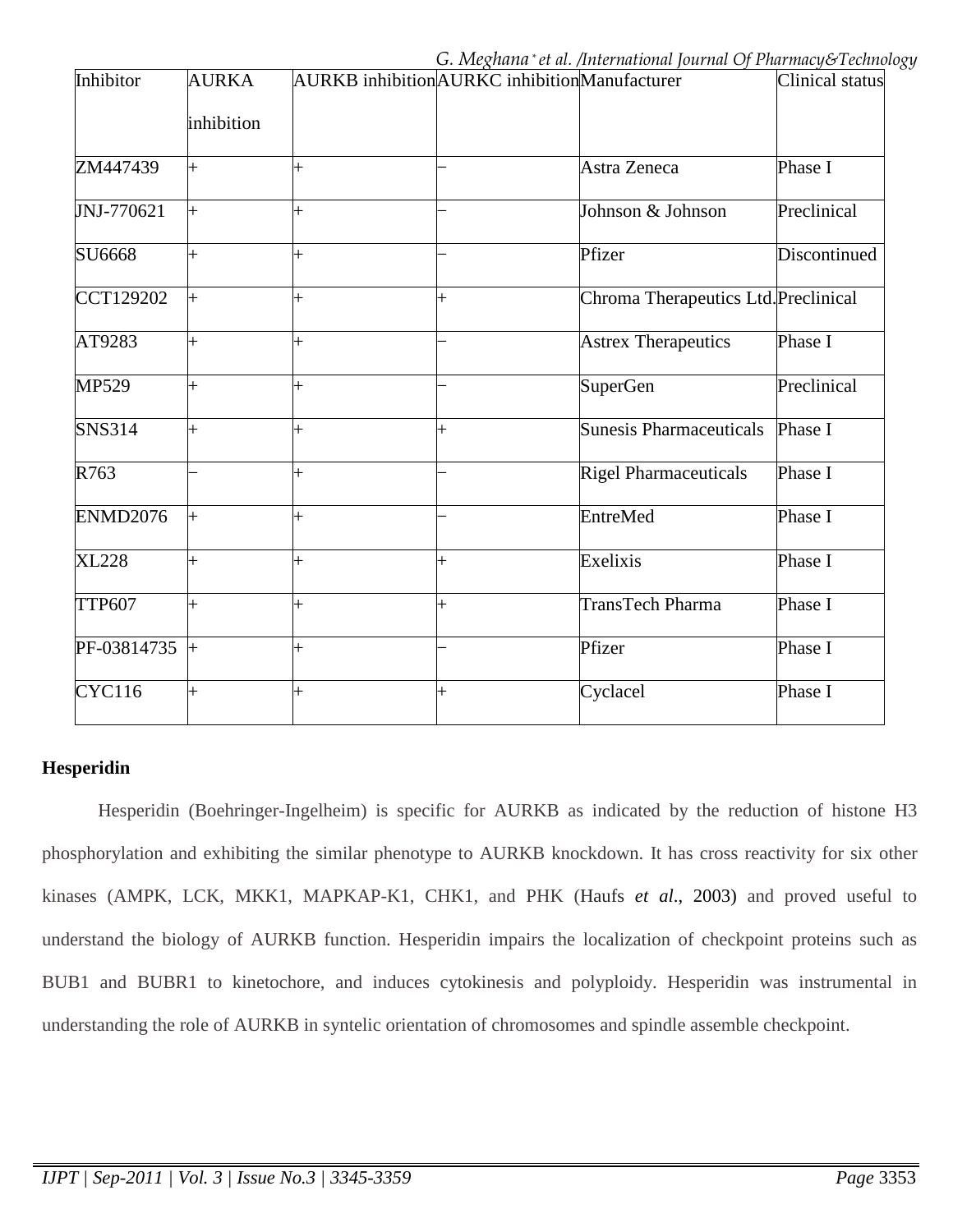#### **ZM447439**

ZM447439 (AstraZeneca) inhibits AURK-A and -B resulting in the reduction of phosphorylation of histone H3. ZM447439 treatment causes defects in chromosome alignment, segregation, and cytokinesis; most likely by interfering with the spindle integrity checkpoint (Gadea BB and Ruderman JV, 2005). The effects mediated by ZM447439 (reduction in H3 phosphorylation, inhibition of kinetochore localization of BUBR1, MAD2, and Cenp-E) are characteristic to AURKB inhibition rather than AURKA (Ditchfield C *et al*., 2003). ZM447439 induces apoptosis in a concentration- and time-dependent manner, following polyploidization.

# **AZD1152**

AZD1152 (AstraZeneca) is a novel acetanilide-substituted pyrazole-aminoquinazoline drug that is converted rapidly to the active drug AZD1152 hydroxy-QPA (AZD1152-HQPA) in human plasma (Wilkinson RW *et al*., 2007). AZD1152-HQPA Is a specific inhibitor of the enzymatic activity of Aurora kinases, with selectivity for AURKB. AZD1152 blocks phosphorylation of histone H3 and increases the population of cells with 4N/8N DNA content. Preclinical efficacy of AZD1152 in human leukemia cells was also recently shown. AZD1152 synergistically increased the antiproliferative effect of vincristine and daunorubicin (Yang J *et al*., 2007). Recently, in a phase I clinical trial in solid tumor patients, AZD1152 was reported to be tolerated up to 300 mg when administered intravenously with significant disease stabilization reported in five of eight patients (Schellens JH *et al*., 2006). AZD1152 was given as a weekly 2-hour infusion to patients with advanced pretreated solid tumors.

#### **PHA-739358**

PHA-739358 (Nerviano) is more potent than its predecessor PHA-680632 and inhibits all three Aurora kinases, A, B, and C. It has a high cross-reactivity for other kinases mutated or overexpressed in cancers like Ret, Trk-A, and ABL. It inhibits phosphorylation of AURKA on T288 and reduces histone H3 phosphorylation indicating AURKB inhibition (Carpinelli P *et al*., 2007). PHA-739358 is currently being evaluated in a phase II clinical trial in CML. PHA-739358 has significant antitumor activity in transgenic tumor models with a favorable preclinical safety profile; principal target organs of PHA-739358 are the hemolymphopoietic system, gastrointestinal tract, male reproductive organs, and kidneys. Renal effects, however, are only seen at high drug exposure.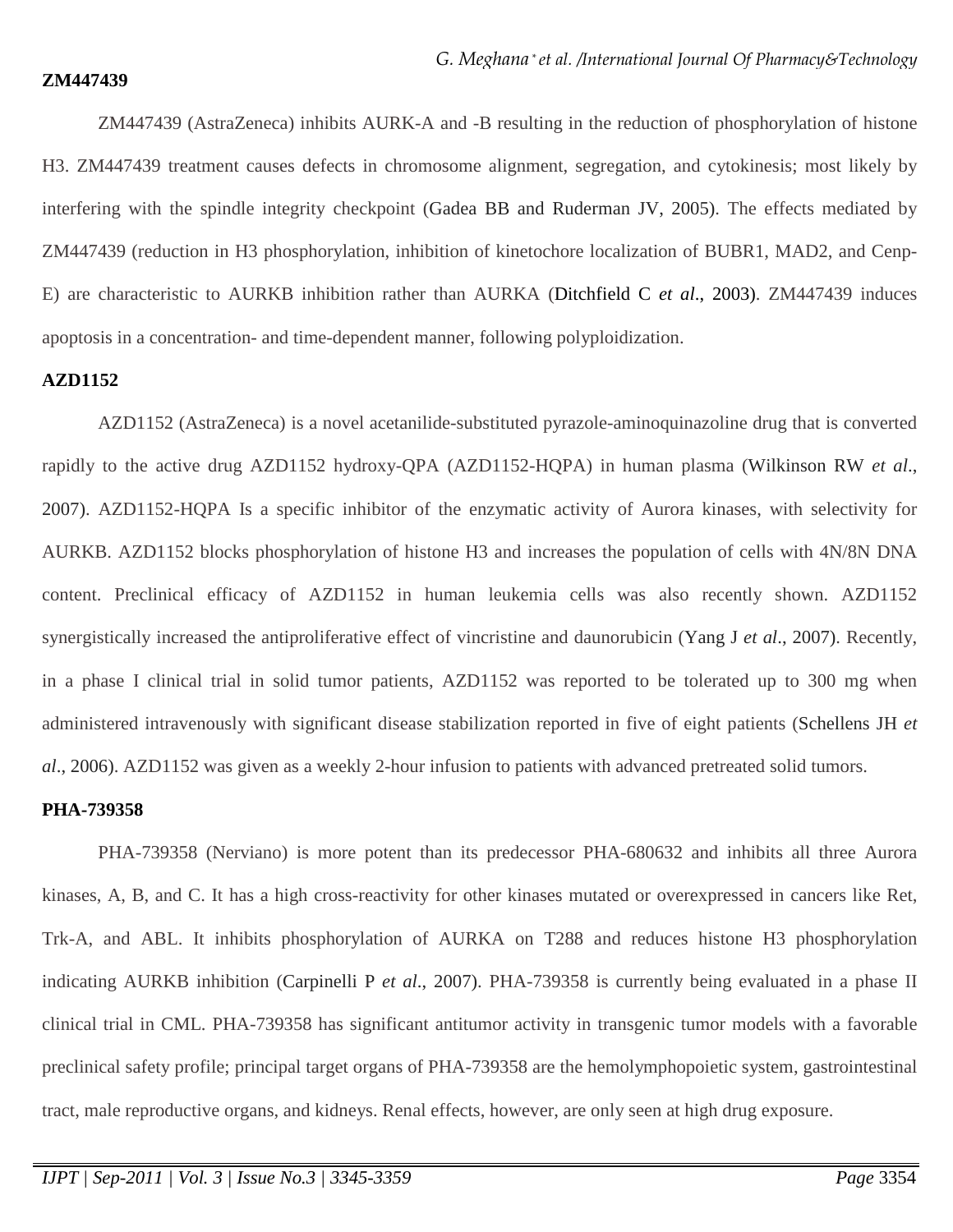### **Conclusion**

The principal goal in the development of Aurora kinase inhibitors is to assess whether the administration of these small molecules to patients will yield a clinical benefit. Both pharmaceutical companies as well as clinicians presently consider Aurora kinases *"hot property."* Pharmaceutical companies are investing in the development of different inhibitors to target Aurora kinases. For a clinician, the fact that small molecule Aurora kinase inhibitors could be effective at killing cancer cells has shed more light on these kinases; however, it seems appropriate to voice a cautionary note about the overall efficacy of such inhibitors in cancer treatment. Nevertheless, the frequent overexpression of Aurora kinases in solid tumors and their contribution to biological processes and signaling pathways, critical for cancer cells, highlight them as *the rising stars in targeted therapy* and *the future of personalized therapy in cancer*.

#### **References:**

#### **Journals:**

- 1. Bischoff, J. R. et al. A homologue of Drosophila aurora kinase is oncogenic and amplified in human colorectal cancers. EMBO J. 17, 3052–3065 (1998).
- 2. Bolanos-garcia V M. Aurora kinases. The International Journal of Biochemistry & Cell Biology 37 (2005) 1572–1577.
- 3. Carpinelli P, Ceruti R, Giorgini ML, et al. PHA-739358, a potent inhibitor of Aurora kinases with a selective target inhibition profile relevant to cancer. Mol Cancer Ther 2007; 6:3158–68. Abstract/FREE Full Text
- 4. Chen J, Jin S, Tahir SK, Zhang H, Liu X, Sarthy AV, McGonigal TP, Liu Z, Rosenberg SH, Ng SC. Survivin enhances Aurora-B kinase activity and localizes Aurora B in human cells. J. Biochem. 2003; 278:486-90.
- 5. Crane, R. et al. (2003). "Aurora A, Meiosis and Mitosis". Biology of the Cell 96 (3): 215- 229.doi:10.1016/j.biolcel.2003.09.008.PMID 15182704.http://cellbio.med.harvard.edu/faculty/ruderman/publi cations/Crane\_Aur\_A\_Biol\_Cell\_2004.pdf
- 6. Ditchfield C, Johnson VL, Tighe A, et al. Aurora B couples chromosome alignment with anaphase by targeting BubR1, Mad2, and Cenp-E to kinetochores. J Cell Biol 2003; 161:267–80. Abstract/FREE Full Text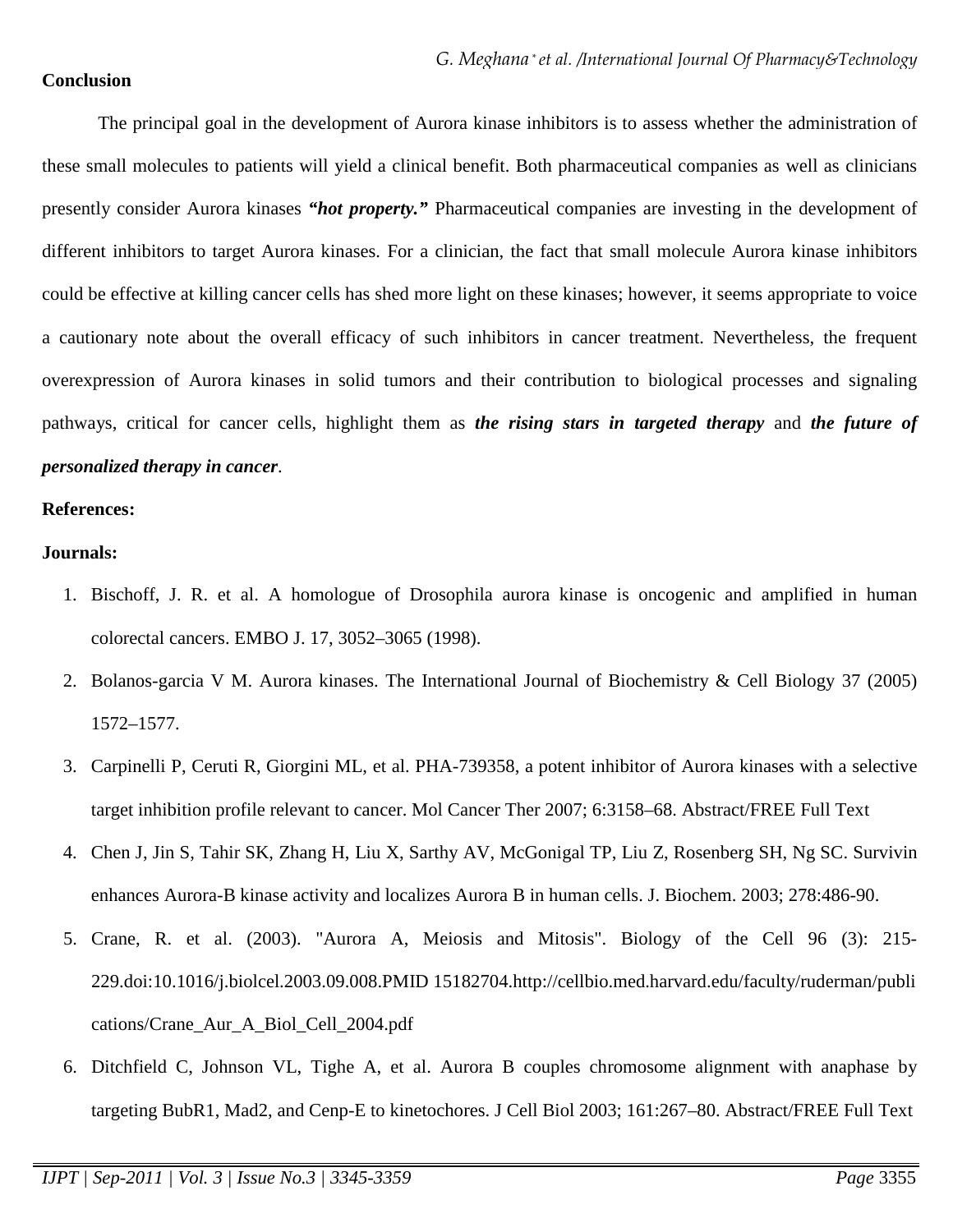- the completion of chromosome condensation, and the establishment of the spindle integrity checkpoint in Xenopus egg extracts. Mol Biol Cell 2005; 16: 1305–18. Abstract/FREE Full Text
- 8. Giet R, Prigent C. Aurora/Ipl1p-related kinases, a new oncogenic family of mitotic serine-threonine kinases. Journal of Cell Science 112 (1999) 3591–3601
- 9. Hannak E, Kirkham M, Hyman AA, Oegema K (December 2001). "Aurora-A kinase is required for centrosome maturation in Caenorhabditis elegans". J. Cell Biol. 155 (7): 1109–16. doi :10.1083/jcb.200108051. PMC 2199344. PMID 11748251.
- 10. Hauf S, Cole RW, LaTerra S, et al. The small molecule Hesperadin reveals a role for Aurora B in correcting kinetochore-microtubule attachment and in maintaining the spindle assembly checkpoint. J Cell Biol 2003; 161: 281–94. Abstract/FREE Full Text
- 11. Marumoto T, Honda S, Hara T, Nitta M, Hirota T, Kohmura E, Saya H. Aurora-A Kinase Maintains the Fidelity of Early and Late Mitotic events in HeLa Cells. J. Biol. Chem. 2003; 278:51786-95.
- 12. M. Ouchi, N. Fujiuchi, K. Sasai, H. Katayama, Y.A. Minamishima, P.P. Ongusaha, C. Deng, S. Sen, S.W. Lee, T. Ouchi, BRCA1 phosphorylation by Aurora-A in the regulation of G2 to M transition. J Biol Chem. 279(2004)19643-8.
- 13. Q. Liu, S. Kaneko, L. Yang, R.I. Feldman, S.V. Nicosia, J. Chen, J.Q. Chen, Aurora-A abrogation of p53 DNA binding and transactivation activity by phosphorylation of serine 215, J Biol Chem. 279(2004)52175- 82.
- 14. Schellens JH, Boss D, Witteveen PO, et al. Phase I and pharmacological study of the novel aurora kinase inhibitor AZD1152 [abstract]. J Clin Oncol 2006; 24:3008.
- 15. W.F. Zeng, K. Navaratne, R.A. Prayson, R.J. Weil, Aurora B expression correlates with aggressive behaviour in glioblastoma multiforme, J Clin Pathol. 60(2007)218-21.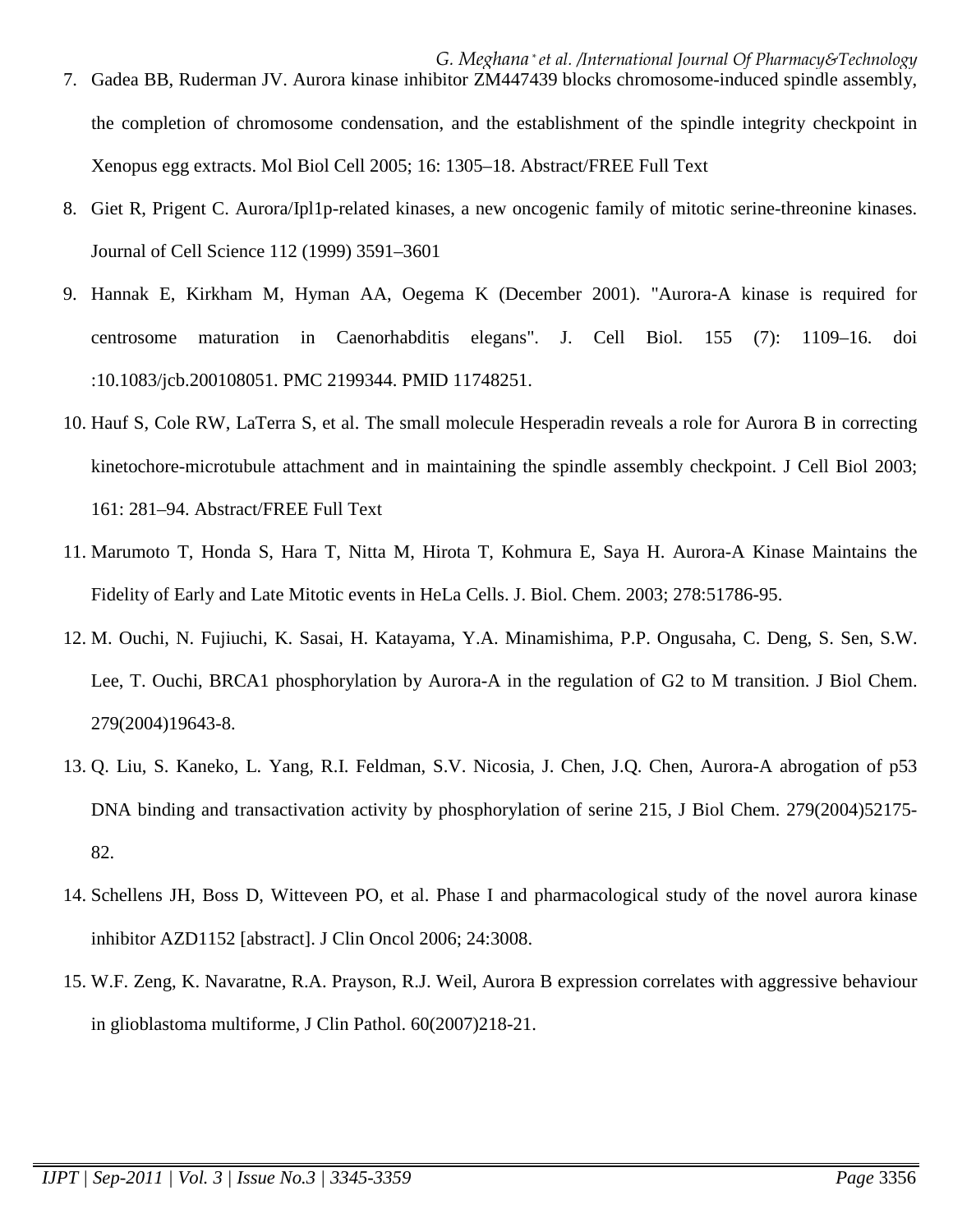- 16. Wilkinson RW, Odedra R, Heaton SP, et al. AZD1152, a selective inhibitor of Aurora B kinase, inhibits human tumor xenograft growth by inducing apoptosis. Clin Cancer Res 2007; 13:3682–8. Abstract/FREE Full Text
- 17. Yang J, Ikezoe T, Nishioka C, et al**.** AZD1152, a novel and selective aurora B kinase inhibitor, induces growth arrest, apoptosis, and sensitization for tubulin depolymerizing agent or topoisomerase II inhibitor in human acute leukemia cells in vitro and in vivo. Blood 2007; 110:2034–40. Abstract/FREE Full Text
- 18. Y. Miyoshi, K. Iwao, C. Egawa, S. Noguchi. Association of centrosomal kinase STK15/BTAK mRNA expression with chromosomal instability in human breast cancers. Int J Cancer. 92(2001)370-3.

#### **Books:**

- 1. Andrews PD. Aurora kinases: shining lights on the therapeutic horizon? Oncogene 2005; 24:5005^15.
- 2. Bandobashi, K. Togitani, H.P. Koeffler, H. Taguchi. A novel treatment strategy targeting Aurora kinases in acute myelogenous leukemia, Mol Cancer Ther. 6(2007)1851-7.
- 3. C.J. Tang, C.Y. Lin, T.K. Tang, Dynamic localization and functional implications of Aurora-C kinase during male mouse meiosis, Dev Biol. 290(2006)398-410.
- 4. Conte N, Delaval B, Ginestier C, Ferrand A, Isnardon D, Larroque C, Prigent C, Seraphin B, Jacquemier J, Birnbaum D. TACC1−chTOG−Aurora A protein complex in breast cancer. Oncogene 2003; 22:8102-16.
- 5. F. Lopez-Rios, S. Chuai, R. Flores, S. Shimizu, T. Ohno, K. Wakahara, P.B. Illei, S. Hussain, L. Krug, M.F. Zakowski, et al, . Global gene expression profiling of pleural mesotheliomas: overexpression of aurora kinases and P16/CDKN2A deletion as prognostic factors and critical evaluation of microarray-based prognostic prediction, Cancer Res. 66(2006)2970-9.
- 6. Kemp CA, Kopish KR, Zipperlen P, Ahringer J, O'Connell KF. Centrosome maturation and duplication in C. elegans require the coiled-coil protein SPD-2. Dev. Cell 2004; 6:511–23.
- 7. K. Sasai, H. Katayama, D.L. Stenoien, S. Fujii, R. Honda, M. Kimura, Y. Okano, M. Tatsuka, F. Suzuki, E.A. Nigg, et al, Aurora-C kinase is a novel chromosomal passenger protein that can complement Aurora-B kinase function in mitotic cells. Cell Motil Cytoskeleton. 59(2004)249-63.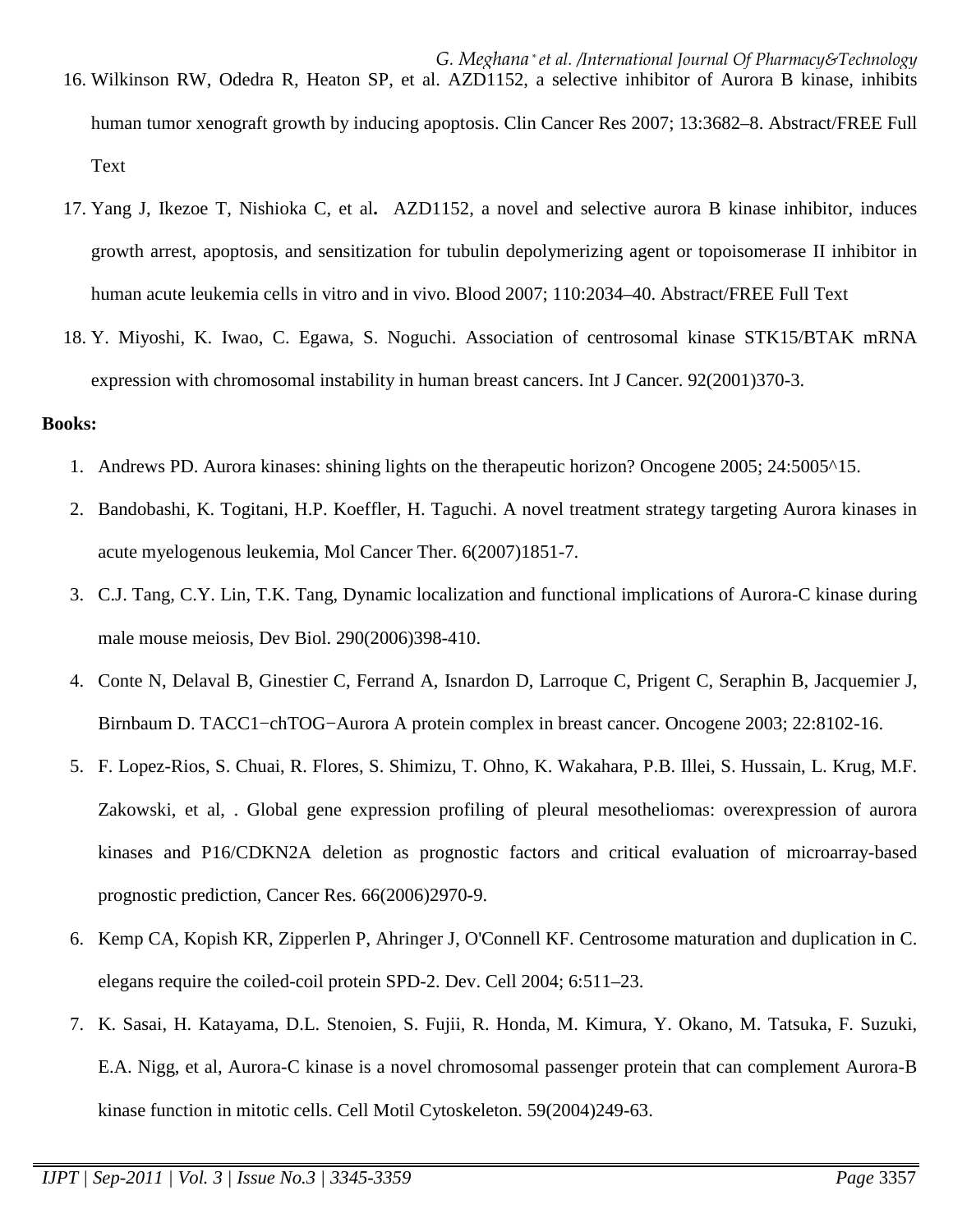- 8. Littlepage LE, Wu H, Andresson T, Deanehan JK, Amundadottir LT, Ruderman JV. Identification of phosphorylated residues that affect the activity of the mitotic kinase Aurora A. Proc. Natl. Acad. Sci. U.S.A. 2002; 99:15440-5.
- 9. M. Bernard, P. Sanseau, C. Henry, A. Couturier, C. Prigent, Cloning of STK13, a third human protein kinase related to Drosophila aurora and budding yeast Ipl1 that maps on chromosome 19q13.3-ter. Genomics. 53(1998)406-9.
- 10. M. Kurai, T. Shiozawa, H.C. Shih, T. Miyamoto, Y.Z. Feng, H. Kashima, A. Suzuki, I. Konishi, Expression of Aurora kinases A and B in normal, hyperplastic, and malignant human endometrium: Aurora B as a predictor for poor prognosis in endometrial carcinoma, Hum Pathol. 36(2005)1281-8.
- 11. Portier N, Audhya A, Maddox PS, Green RA, Dammermann A, Desai A, Oegema K. A microtubuleindependent role for centrosomes and Aurora A in nuclear envelope breakdown. Dev. Cell 2007; 12:515-29.
- 12. S. Anand, S. Penrhyn-Lowe, A.R. Venkitaraman, AURORA-A amplification overrides the mitotic spindle assembly checkpoint, inducing resistance to Taxol. Cancer Cell. 3(2003)51-62.
- 13. Sasai K, Katayama H, Stenoien DL, Fujii S, Honda R, Kimura M, Okano Y, Tatsuka M, Suzuki F, Nigg EA, Earnshaw WC, Brinkley WR, Sen S. Aurora-C is a novel chromosomal passenger protein that can complement Aurora-B kinase function in mitotic cells. Cell Motil. Cytoskeleton 2004; 59:249-63.
- 14. S. Dutertre, E. Hamard-Péron, J.Y. Cremet, Y. Thomas, C. Prigent, The absence of p53 aggravates polyploidy and centrosome number abnormality induced by Aurora-C overexpression. Cell Cycle. 4(2005)1783-7. .
- 15. Sen S, Zhou H, White RA. A putative serine/threonine kinase encoding gene BTAK on chromosome 20q13 is amplified and overexpressed in human breast cancer cell lines. Oncogene 1997; 14:2195–200.
- 16. T. Ikezoe, Y. Jing, C. Nishioka, T. Tasaka, A. Taniguchi, Y. Kuwayama , N. Komatsu, K. Sen S, Zhou H, White RA (May 1997). "A putative serine/threonine kinase encoding gene BTAK on chromosome 20q13 is amplified and overexpressed in human breast cancer cell lines". Oncogene 14 (18): 2195–200. doi:10.1038/sj.onc.1201065. PMID 9174055.